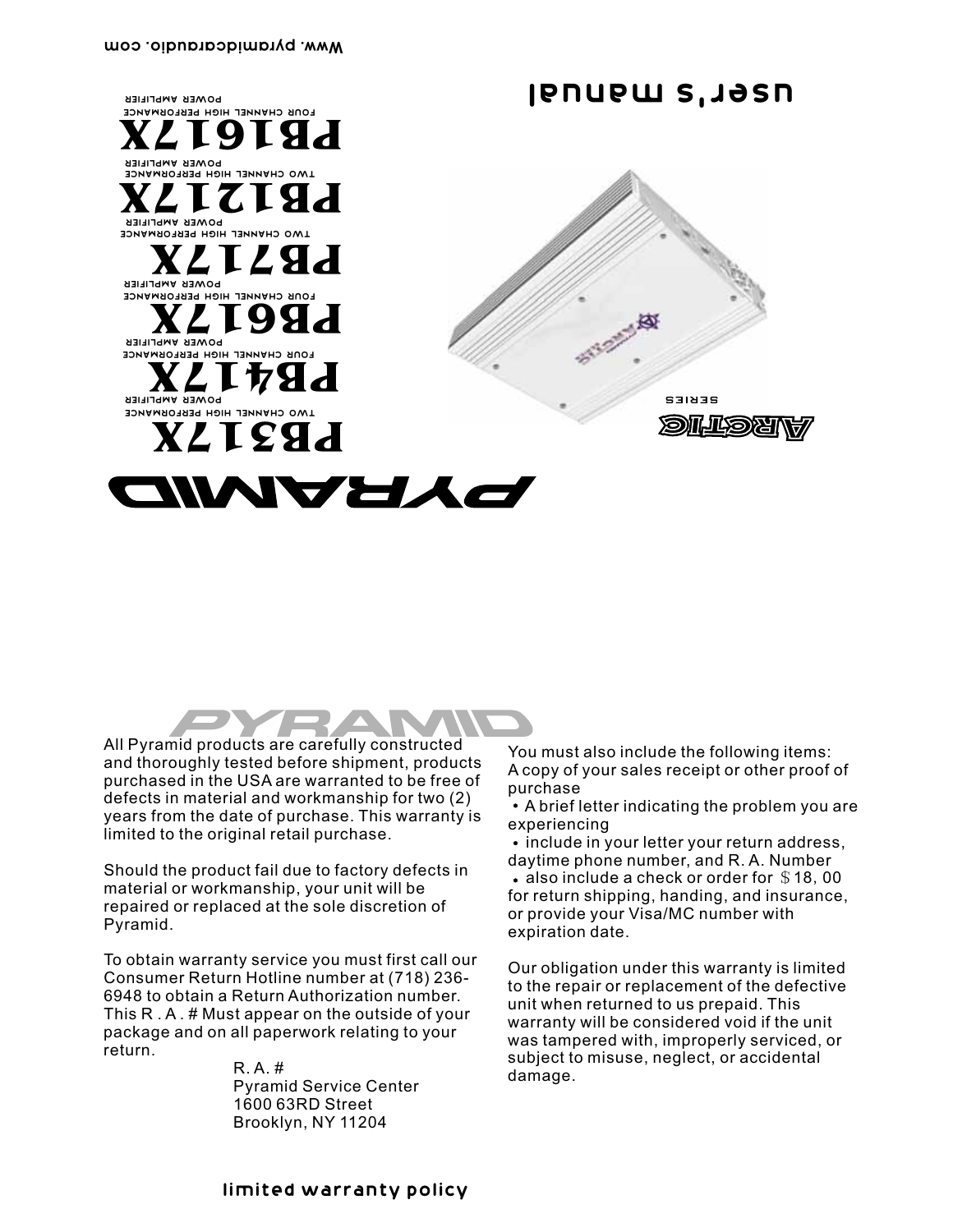

On your purchase of a Pyramid Arctic Series amplifier. This amplifier extends the pyramid tradition into a totally new series of amps, designed from the ground up to deliver the power, performance and flexibility the modern car audio enthusiast demands.

When you check the list of features offered by the PB317X,PB417X,PB617X,PB717X,PB1217X, and PB1617X, you'll know you made the right choice with a Pyramid Power amplifier.

## **precautions**

Do not operate the amplifier when it is unmounted, Attach all audio system components securely within the automobile to prevent damage, especially in an accident.

Do not mount this amplifier so that the wire connections are unprotected, or in a pinched condition, or likely to be damaged by nearby objects. .

Before making or breaking power connections in your system, disconnect the vehicle battery. Confirm that your head unit or other equipment is turned off while connecting the input jacks and speaker terminals.

If you need to replace the power fuse, do so only with a fuse identical to that supplied with the amplifier. Using a fuse of a different type or rating may result in damage that isn't covered in the manufacturer's warrantly.

**notes**

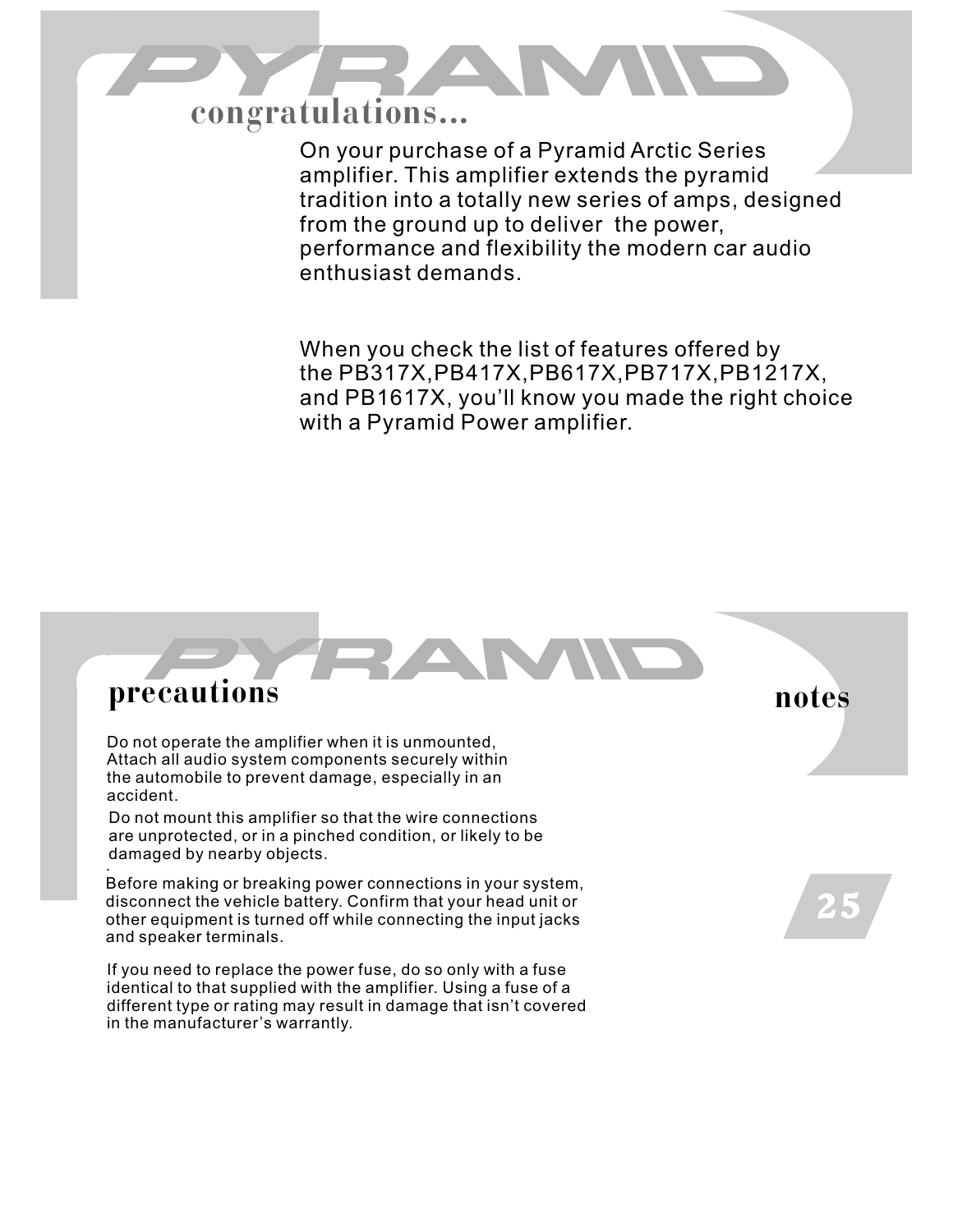# **Protection circuitry**

24

The built-in protection circuitry in the pyramid Arctic amplifiers will disable the amplifier if it senses an input overload, a speaker short circuit, or extreme temperature conditions.

When the protection circuit is activated by any of these conditions, the Protection LED will be illuminated.

If this occurs ,carefully inspect the system to determine the source of the problem.

If the shutdown was a result of a thermal overload condition, allow the amplifier to cool down before attempting to restart it.

If the shutdown was a result of an input overload, or speaker short circuit, be sure to corr the condition before restarting.

The amplifier can be restarted by turning the remote power OFF and then ON again.

### **No output.**

Check both in-line and built-in fuses. Both the +12V and the Remote terminals must have +12V referenced to chassis ground. Confirm that all terminal strip connections are secure and tight.

Confirm that the audio signal source(car radio, equalizer, etc.) Is connected and is supplying output signal. To check if the amp is supplying signal, unplug the cables from the signal source(but leave them plugged into the amp). Briefly tap the center pin of each of the disconnected RCA plugs with your finger. This should produce a noise)feedback) in your speakers.

### **Only one channel works.**

Confirm that all terminal strip connections are secure and tight. Check the Balance control on the head unit(or other source) to verify that it

is set to its midpoint.<br>If you are using the Low Level RCA input , reverse the input plugs at the amplifier(i.e.,switch the L with the R). If the channels which is silent switches to the other side, the problem is either in the head unit/other source or the connecting cables.

### **Weak output.**

Readjust the Input Level Control(s) to better suit the input signal.

### **Noise in the audio.**

If the noise is a "clicking" or "popping" noise whose rate follows the engine speed, this usually means that the vehicle is equipped with resistor spark plugs and wires, or that the ignition is in need of service. If the noise is a "whine" whose pitch follows the engine speed, confirm that the amplifier and any other signal sources(hesd unit, etc.) Are properly ground.

If the above steps fail to improve or clear noise interference, the system should be checked by a professional mobile audio installer. Check the routing of the speaker and input wires to make sure they are not adjacent to wire which interconnect lights and other accessories.

### **table of contents** general features 2-3 features and specifications 1  $4 - 5$ **2ch amp PB317X PB717X 2ch amp PB1217X** 6-7 **4ch amp PB417X PB617X** 8-9 **4ch amp PB1617X** 10-11 electrical connections **2ch amp PB317X PB717X** 12 **2ch amp PB1217X** 13 **4ch amp PB417X PB617X PB1617X** 14 stereo input connections **2CH amp PB317X PB717X PB1217X** 15 mono input connections **2CH amp PB317X PB717X PB1217X** 16 18 19 **2ch amp PB1217X 2ch amp PB317X PB717X** speaker connections 20 **4CH amp PB417X PB617X PB1617X** 21-22 mounting and installation 23 protection circuitry and troubleshooting 24 precautions 25 mono input connections **4CH amp PB417X PB617X PB1617X**

2/4 channel input connections **4CH amp PB417X PB617X PB1617X** 17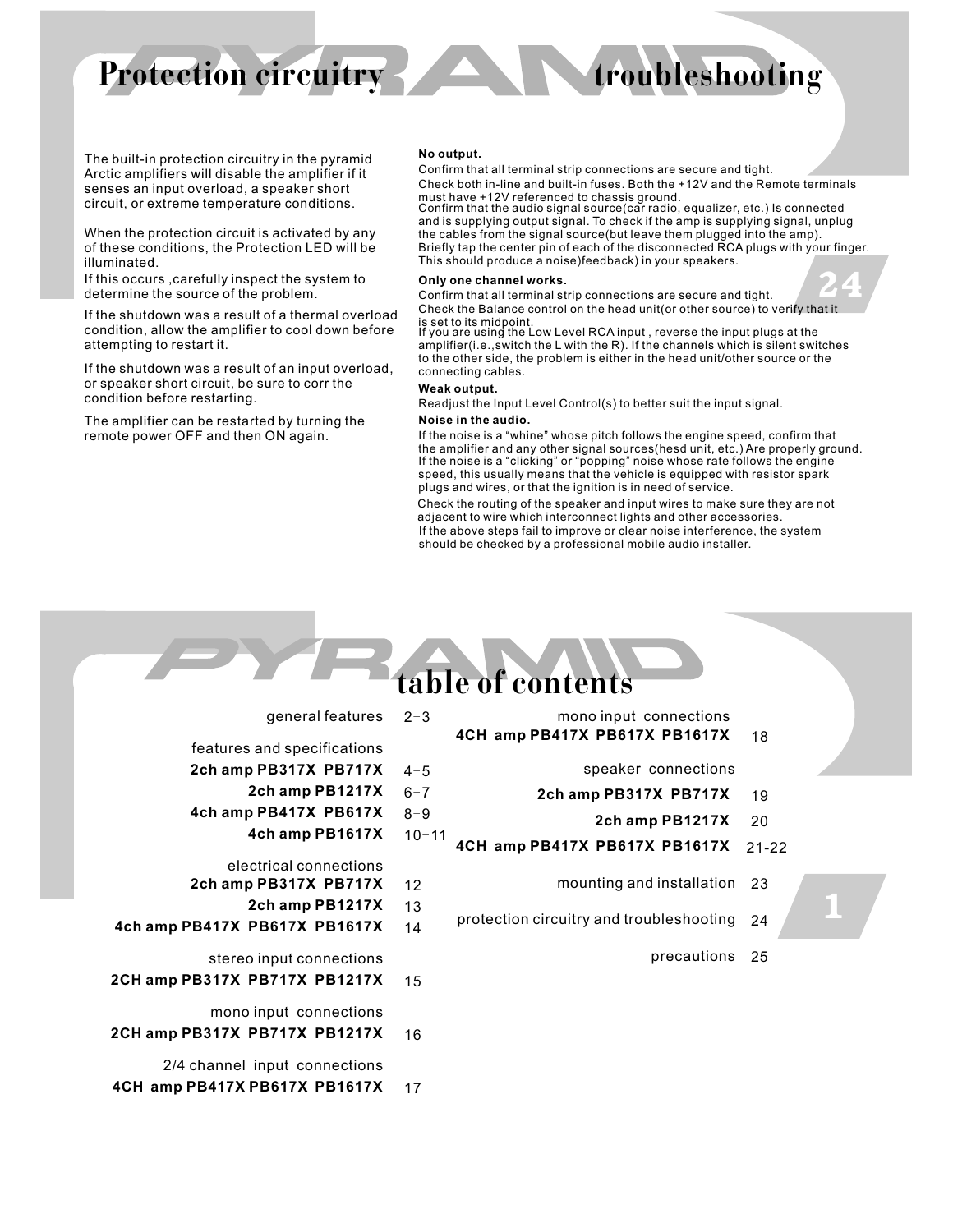# **general features**

## **PB317X PB717X PB1217X**

## **High Performance 800Watt 2 channel Bridgeable MOSFET Amplifier**

- 
- 
- · Variable Hi/Lo Electronic Crossover Network
- · Variable Bass Boost(0-6-+12dB@60Hz)
- 
- \* Remote Turn on/Off
- · RCA Inputs *RCA Inputs* .*RCA Inputs* .*RCA Inputs*
- · High Level MOLEX Indicator
- \* Power ON LED Indicator
- **· LED Protection Indicator**
- . *S/N Ratio: >95dB*
- . *THD :<0.2%*
- . *Thermal Protection*
- . *Overload Protection*
- . *Short Circuit Protection*
- . *Anti-Thump Turn-On*

### **High Performance 1000Watt 2 channel Bridgeable MOSFET Amplifier**

- .*<sup>400</sup> Watts*×*<sup>2</sup> Output* .*<sup>800</sup> Watts*×*<sup>2</sup> Output* .*<sup>500</sup> Watts*×*<sup>2</sup> Output*
- .*<sup>800</sup> Watts*×*<sup>1</sup> Bridged Output* .*<sup>1000</sup> Watts*×*<sup>1</sup> Bridged Output* .*<sup>1600</sup> Watts*×*<sup>1</sup> Bridged Output*
	- Variable Hi/Lo Electronic Crossover Network Crossover Network Crossover Network
- .*Variable Bass Boost(0-6-+12dB@60Hz)* . *Variable Bass Boost(0-6-+12dB@60Hz) Variable Bass Boost(0-6-+12dB@60Hz)*
- . *Variable Input Level(Gain)Control* .*Variable Input Level(Gain)Control* .*Variable Input Level(Gain)Control*
	- *Remote Turn on/Off* .*Remote Turn on/Off* .*Remote Turn on/Off*
	-
	-
	- *Power ON LED Indicator* .*Power ON LED Indicator* .*Power ON LED Indicator*
	- *LED Protection Indicator* .*LED Protection Indicator* .*LED Protection Indicator*
	- . *S/N Ratio: >95dB*
	- . *THD :<0.2%*
	- . *Thermal Protection*
	- . *Overload Protection*
	- . *Short Circuit Protection*
	- . *Anti-Thump Turn-On*

### **High Performance 1600Watt 2 channel Bridgeable MOSFET Amplifier**

- 
- 
- 
- 
- 
- 
- *High Level MOLEX Indicator* .*High Level MOLEX Indicator* .*High Level MOLEX Indicator*
	-
	-
	- . *S/N Ratio: >95dB*
	- . *THD :<0.2%*
	- . *Thermal Protection*
	- . *Overload Protection*
	- . *Short Circuit Protection*
	- . *Anti-Thump Turn-On*

# 2

23

**mounting and installation**

Your new PYRAMID Arctic Series amplifier comes complete with required mounting hardware. When determining a suitable location in your vehicle for the amp, please remember that it is a highpower electronic device capable of generating high heat.

For this reason, **always choose a location in your vehicle which has low vibration, adequate**  $\boldsymbol{v}$  **entilation, a minimum of dust, and no moisture.**Be sure to mount the ampin such a manner as to allow reasonable airflow over the cooling fins.

**Mark the location for the mounting screw holes**by positioning the amp where you wish to install it and use a scribe (or one of the mounting screws) inserted in each of the mounting holes to mark the mounting surface for the mounting surface. If the mounting surface is carpeted, measure the hole centers and mark with a felt tip pen.

**in your vehicle which may be located behind the mounting surface! Thendrill pilot holes in the** mounting surface for the mounting screws and insert them. Tighten the screws securely. **Before attempting to drill the mounting holes, take note of any wires, lines or otherdevices**

### Use at least 8 gauge wire for power and ground connections. **When making electrical connections to your amplifier, please observe the following:**

Wire the amplifier directly to the car battery.

For the ground connection, use the shortest possible wire to a good chassis ground point.

**About power fuses:** Wire the Remote connection to the auto start lead of your head unit, equalizer or power antenna.

Pyramid Arctic Series amplifiers feature built-in fuse systems. These fuses protect both the amplifier and the electrical system in your vehicle from fault conditions. If you ever need to replace the fuse in your Pyramid Arctic Series amp, use a fuse of exactly the same type and rating. A different type or rating of fuse may result in damage or fire.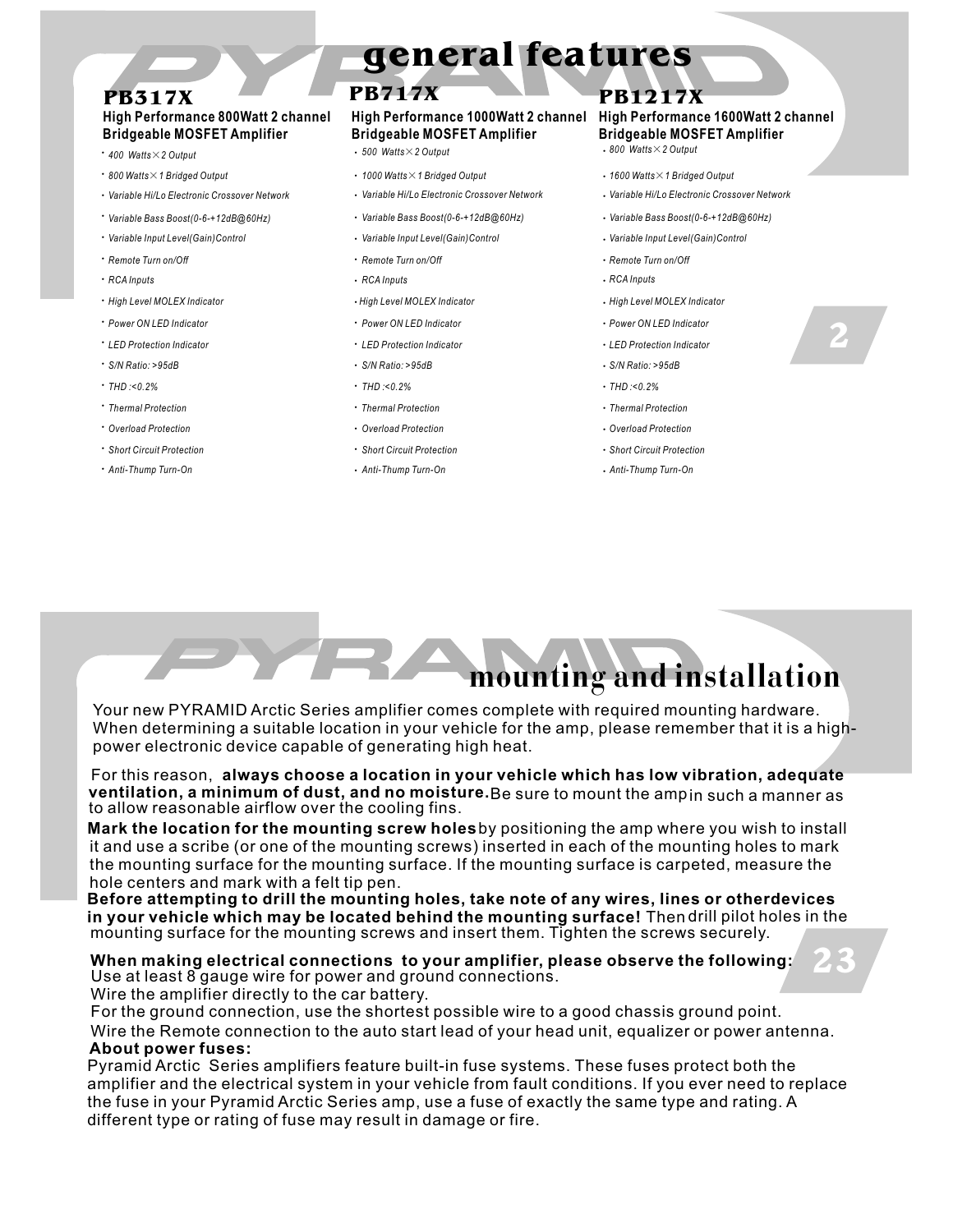# **4ch amp PB417X PB617X PB1617X speaker connections**

## **2CH Bridged Output Mode With Subwoofer Output**



**general features**

## **PB417X PB617X PB1617X High Performance 1000Watt 4 channel Bridgeable MOSFET Amplifier**

.*<sup>250</sup> Watts*×*<sup>4</sup> Output* .*<sup>500</sup> Watts*×*<sup>4</sup> Output* .*<sup>400</sup> Watts*×*<sup>4</sup> Output*

PB417X

PB617X

PB1617X

- .*<sup>500</sup> Watts*<sup>×</sup> *<sup>2</sup> Bridged Output (250W*×*2+500W*×*1)* . .
- Variable Hi/Lo Electronic Crossover Network
- Variable Bass Boost(0-6-+12dB@60Hz)
- Variable Input Level(Gain)Control
- · Remote Turn on/Off
- . RCA Inputs
- High Level MOLEX Indicator
- Power ON LED Indicator
- LED Protection Indicator
- . *S/N Ratio: >95dB*
- . *THD :<0.2%*
- . *Thermal Protection*
- . *Overload Protection*
- . *Short Circuit Protection*
- . *Anti-Thump Turn-On*

### **High Performance 1600Watt 4 channel High Performance 2000Watt 4 channel Bridgeable MOSFET Amplifier**

- 
- 
- 
- 
- *Remote Turn on/Off* .*Remote Turn on/Off* .*Remote Turn on/Off*
- *RCA Inputs* .*RCA Inputs* .*RCA Inputs*
	-
	- *Power ON LED Indicator* .*Power ON LED Indicator* .*Power ON LED Indicator*
	- *LED Protection Indicator* .*LED Protection Indicator* .*LED Protection Indicator*
	- . *S/N Ratio: >95dB*
	- . *THD :<0.2%*
	- . *Thermal Protection*
	- . *Overload Protection*
	- . *Short Circuit Protection*
	- . *Anti-Thump Turn-On*

# **Bridgeable MOSFET Amplifier**

- 
- *800 Watts*× *2 Bridged Output (400W*×*2+800W*×*1) 1000 Watts*× *2 Bridged Output (500W*×*2+1000W*×*1)*
- · Variable Hi/Lo Electronic Crossover Network . Variable Hi/Lo Electronic Crossover Network
- *Variable Bass Boost(0-6-+12dB@60Hz)* .*Variable Bass Boost(0-6-+12dB@60Hz)* .*Variable Bass Boost(0-6-+12dB@60Hz)*
- *Variable Input Level(Gain)Control* .*Variable Input Level(Gain)Control* .*Variable Input Level(Gain)Control*
	-
	-
- *High Level MOLEX Indicator* .*High Level MOLEX Indicator* .*High Level MOLEX Indicator*
	-
	-
	- . *S/N Ratio: >95dB*
	- . *THD :<0.2%*
	- . *Thermal Protection*
	- . *Overload Protection*
	- . *Short Circuit Protection*
	- . *Anti-Thump Turn-On*
- 3
- 

22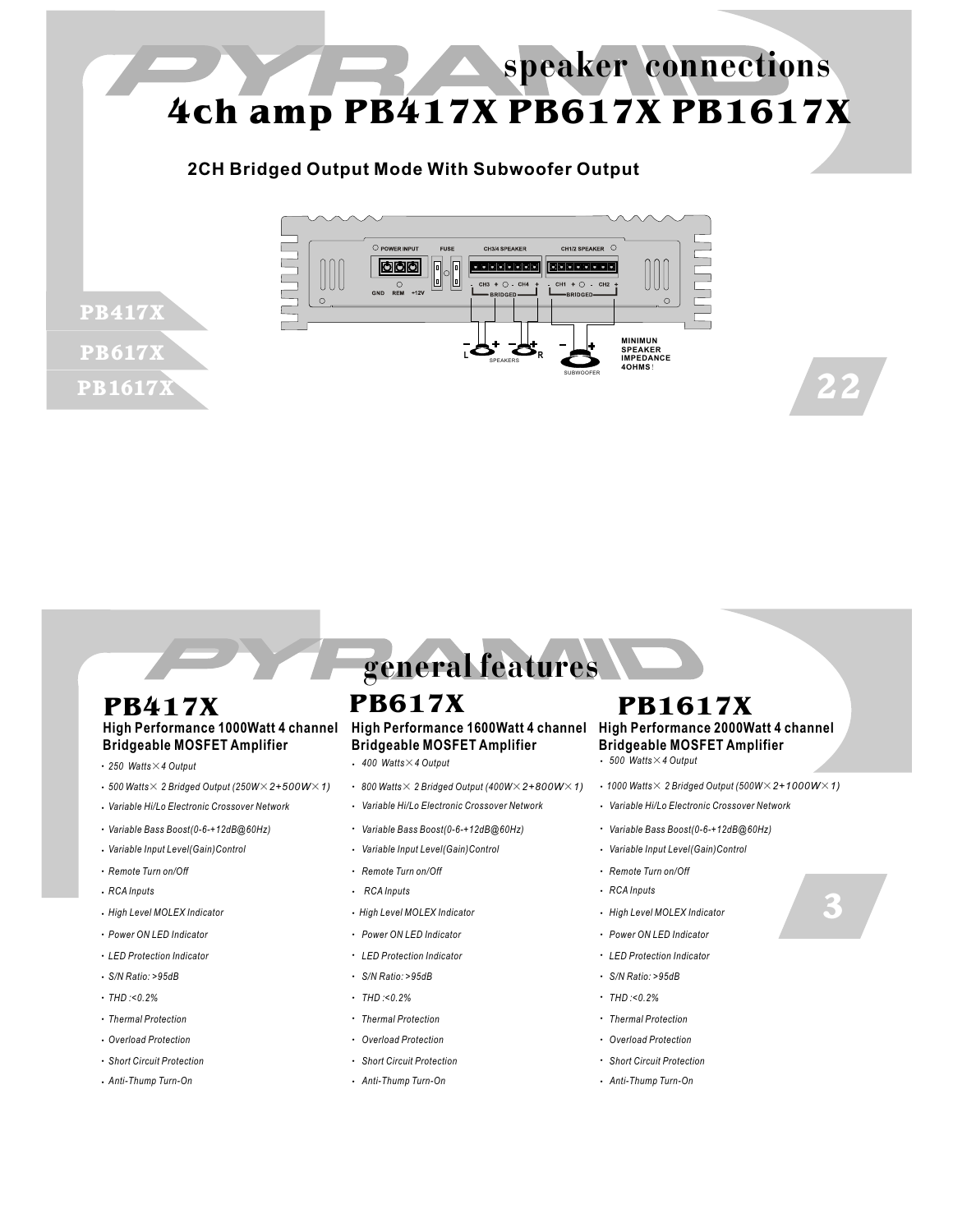



**4OHMS**!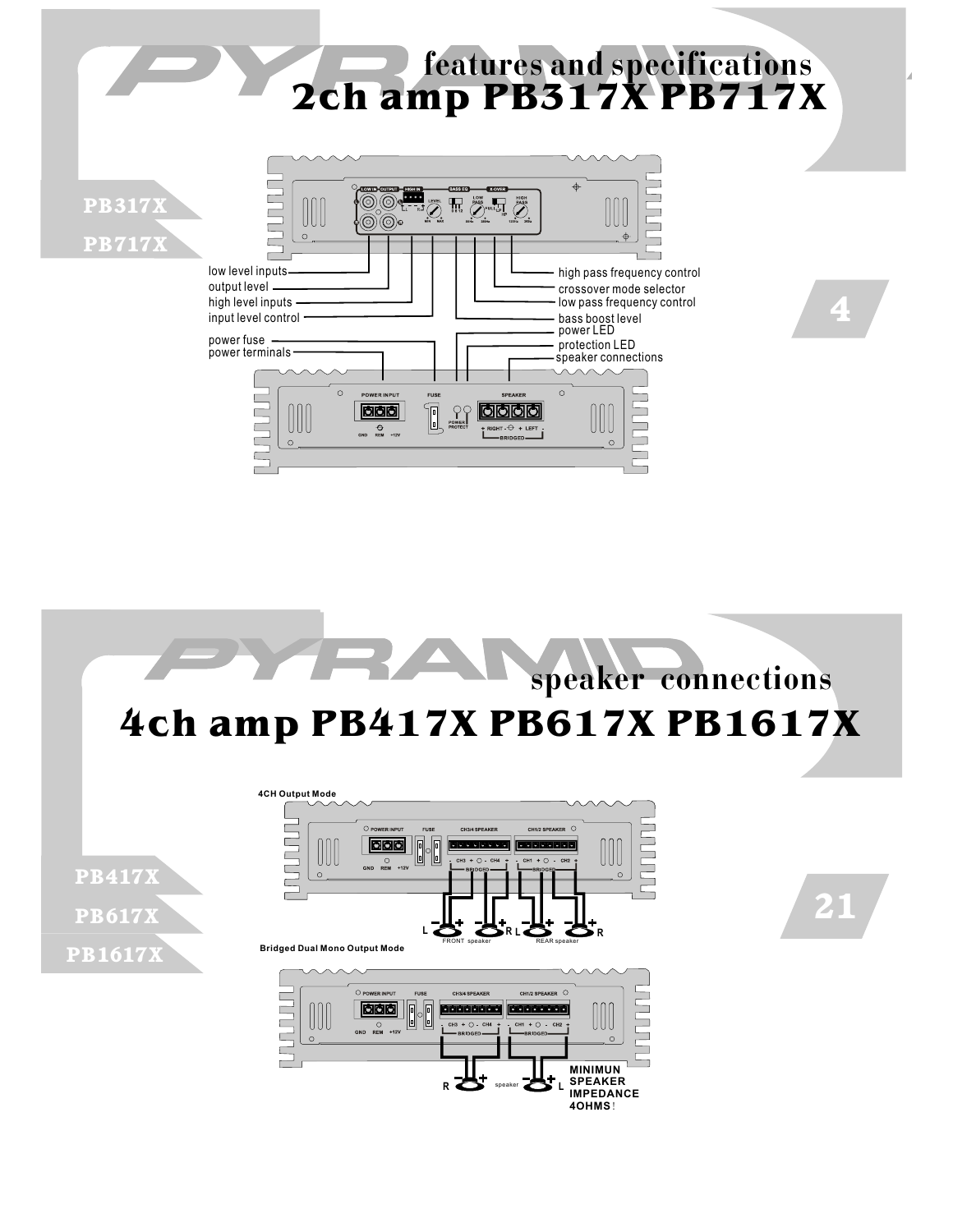# **2ch amp PB1217X speaker connections**

20

**Stereo Output Mode**



**features and specifications 2ch amp PB317X PB717X**

**MINIMUN SPEAKER IMPEDANCE 4OHMS**!

speaker

|                             |                                                                                                                                                        |                                                         |                                            | <b>PR317X PR717X</b>           |
|-----------------------------|--------------------------------------------------------------------------------------------------------------------------------------------------------|---------------------------------------------------------|--------------------------------------------|--------------------------------|
| crossover mode selector     | when used with normal, full range systems, set this switch to "FULL". If                                                                               | output power@14.4v DC, 1KHz                             |                                            |                                |
|                             | you wish the internal crossover to power a driver of specific frequency<br>range, use the "LOWPASS" or "HIGHPASS" settings.                            | RMS Power @ 4 ohms                                      | 40Watts $\times$ 2                         | 50Watts $\times$ 2             |
|                             |                                                                                                                                                        | RMS Power @ 2 ohms                                      | 60Watts $\times$ 2                         | 75Watts $\times$ 2             |
| input level control         | use this control to match the outputs of you head unit to the amplifier.<br>Starting with your head unit set at about the 2 o'clock position, increase | <b>Maximun Power Output</b>                             | 400Watts $\times$ 2                        | 500 Watts $\times$ 2           |
|                             | the amp level control until distortion begins to occur, and reduce slightly<br>from this point.                                                        | frequency response                                      | $\longrightarrow$ 10Hz-70KHz $\rightarrow$ |                                |
|                             |                                                                                                                                                        | input impedance                                         |                                            |                                |
| low pass frequency control  | when the crossover selector switch is in "low pass" mode, this control<br>sets the upper frequency limit for audio program sent to the speakers.       | low level inputs                                        |                                            | 10K Ohms $-$                   |
|                             |                                                                                                                                                        | high level inputs                                       |                                            | 100 Ohms -                     |
| high pass frequency control | when the crossover selector switch is in "high pass" mode, this control<br>sets the upper frequency limit for audio program sent to the speakers.      | input sensitivity                                       |                                            |                                |
| bass boost level control    | this control permits adjustment of the bass level up to an increase of<br>approximately 18 dB.                                                         | low level inputs                                        | 200 mV                                     |                                |
|                             |                                                                                                                                                        | high level inputs                                       | 5V                                         |                                |
| low level inputs            | this amp features gold-plate RCA input jacks for high impedance input.<br>Use these with car stereo output which uses RCA-type connector cables.       | power supply voltage - 14.4V DC Neg. Ground (10.5-16V)- |                                            |                                |
| high level inputs           | if your car stereo lacks RCA-type output jacks, you may connect speaker<br>output leads to these input connectors.                                     | matching speaker impedance                              |                                            |                                |
| power LED                   | this indicator is illuminated when power is applied.                                                                                                   | stereo mode                                             | $2-4$ Ohms $-$                             |                                |
| protection LED              | this indicator is illuminated when built-in protection circuitry is activated.                                                                         | bridged mode                                            | $4-8$ Ohms                                 |                                |
|                             |                                                                                                                                                        | maximum current draw                                    | 20A                                        | 30A                            |
| power fuse                  | the fuse protects the amplifier and your car's electrical system from short<br>circuit conditions.                                                     | dimensions( $W \times H \times L$ )                     |                                            |                                |
| power terminals             | use these connectors to deliver power, ground and remote turn-on control<br>to the amplifier.                                                          | mm                                                      | $56\times48\times220$                      | $56\times48\times270$          |
|                             |                                                                                                                                                        | inches                                                  | $2.24 \times 1.92 \times 8.8$              | $2.24 \times 1.92 \times 10.8$ |
| speaker connections         | these terminals are 14K gold plated to quarantee high conductivity and<br>minimum signal loss.                                                         |                                                         |                                            |                                |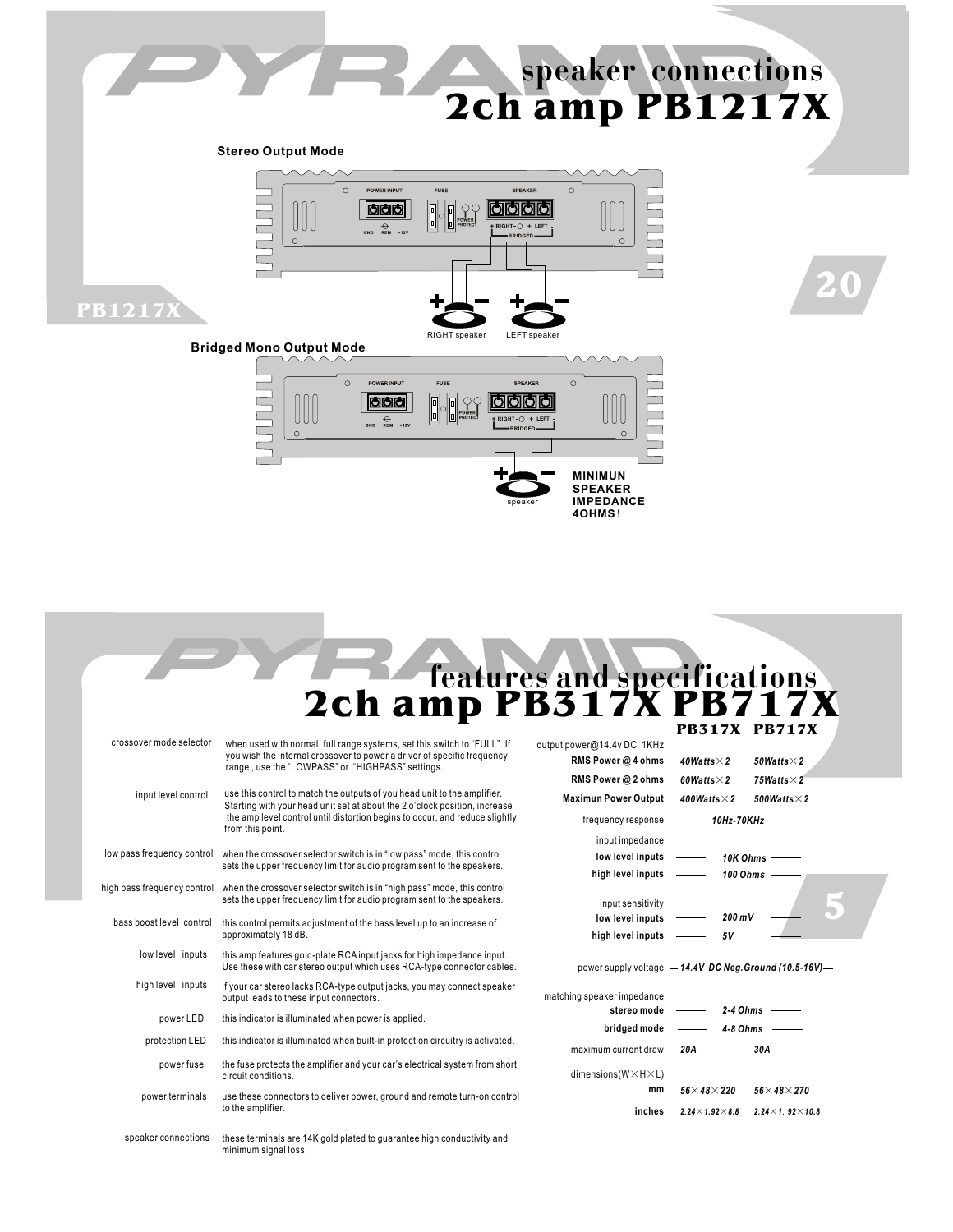# **features and specifications 2ch amp PB1217X**

6





**IMPEDANCE 4OHMS**!

**PB1217X**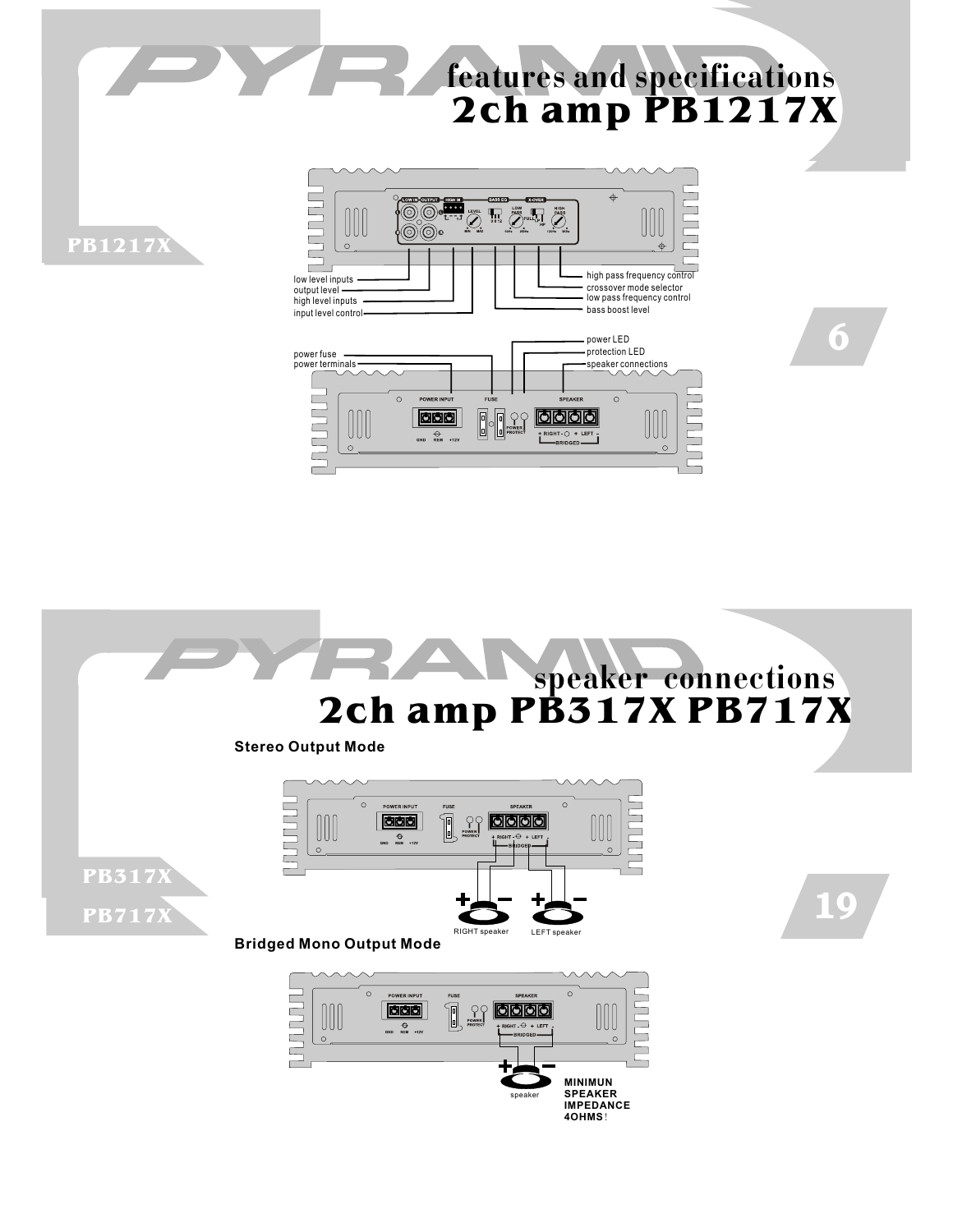



**PB417X**

**PB617X**

**PB1617X**





18

| crossover mode selector     | when used with normal, full range systems, set this switch to "FULL". If<br>you wish the internal crossover to power a driver of specific frequency<br>range, use the "LOWPASS" or "HIGHPASS" settings. | output power@14.4v DC, 1KHz<br>RMS Power @ 4 ohms | 75Watts $\times$ 2              |
|-----------------------------|---------------------------------------------------------------------------------------------------------------------------------------------------------------------------------------------------------|---------------------------------------------------|---------------------------------|
|                             |                                                                                                                                                                                                         |                                                   |                                 |
|                             |                                                                                                                                                                                                         | RMS Power @ 2 ohms                                | 120Watts $\times$ 2             |
| input level control         | use this control to match the outputs of you head unit to the amplifier.<br>Starting with your head unit set at about the 2 o'clock position, increase                                                  | <b>Maximum Power Output</b>                       | 800Watts $\times$ 2             |
|                             | the amp level control until distortion begins to occur, and reduce slightly<br>from this point.                                                                                                         | frequency response                                | 10Hz-70KHz                      |
|                             |                                                                                                                                                                                                         | input impedance                                   |                                 |
|                             | low pass frequency control when the crossover selector switch is in "low pass" mode, this control<br>sets the upper frequency limit for audio program sent to the speakers.                             | low level inputs                                  | 10K Ohms                        |
|                             |                                                                                                                                                                                                         | high level inputs                                 | 100 Ohms                        |
| high pass frequency control | when the crossover selector switch is in "high pass" mode, this control                                                                                                                                 |                                                   |                                 |
|                             | sets the upper frequency limit for audio program sent to the speakers.                                                                                                                                  | input sensitivity                                 |                                 |
| bass boost level control    | this control permits adjustment of the bass level up to an increase of<br>approximately 18 dB.                                                                                                          | low level inputs                                  | $200 \text{ mV}$                |
|                             |                                                                                                                                                                                                         | high level inputs                                 | 5V                              |
| low level inputs            | this amp features gold-plate RCA input jacks for high impedance input.<br>Use these with car stereo output which uses RCA-type connector cables.                                                        | power supply voltage                              | 14.4V DC Neg. Ground (10.5-16V) |
| high level inputs           | if your car stereo lacks RCA-type output jacks, you may connect speaker<br>output leads to these input connectors.                                                                                      | matching speaker impedance                        |                                 |
| power LED                   | this indicator is illuminated when power is applied.                                                                                                                                                    | stereo mode                                       | $2-4$ Ohms                      |
|                             |                                                                                                                                                                                                         | bridged mode                                      | $4-8$ Ohms                      |
| protection LED              | this indicator is illuminated when built-in protection circuitry is activated.                                                                                                                          | maximum current draw                              | $25A \times 2$                  |
| power fuse                  | the fuse protects the amplifier and your car's electrical system from short<br>circuit conditions.                                                                                                      | dimensions ( $W \times H \times L$ )              |                                 |
| power terminals             | use these connectors to deliver power, ground and remote turn-on control<br>to the amplifier.                                                                                                           | mm                                                | $56\times$ 48 $\times$ 340      |
|                             |                                                                                                                                                                                                         | inches                                            | $2.24 \times 1.92 \times 13.6$  |
| speaker connections         | these terminals are 14K gold plated to guarantee high conductivity and<br>minimum signal loss.                                                                                                          |                                                   |                                 |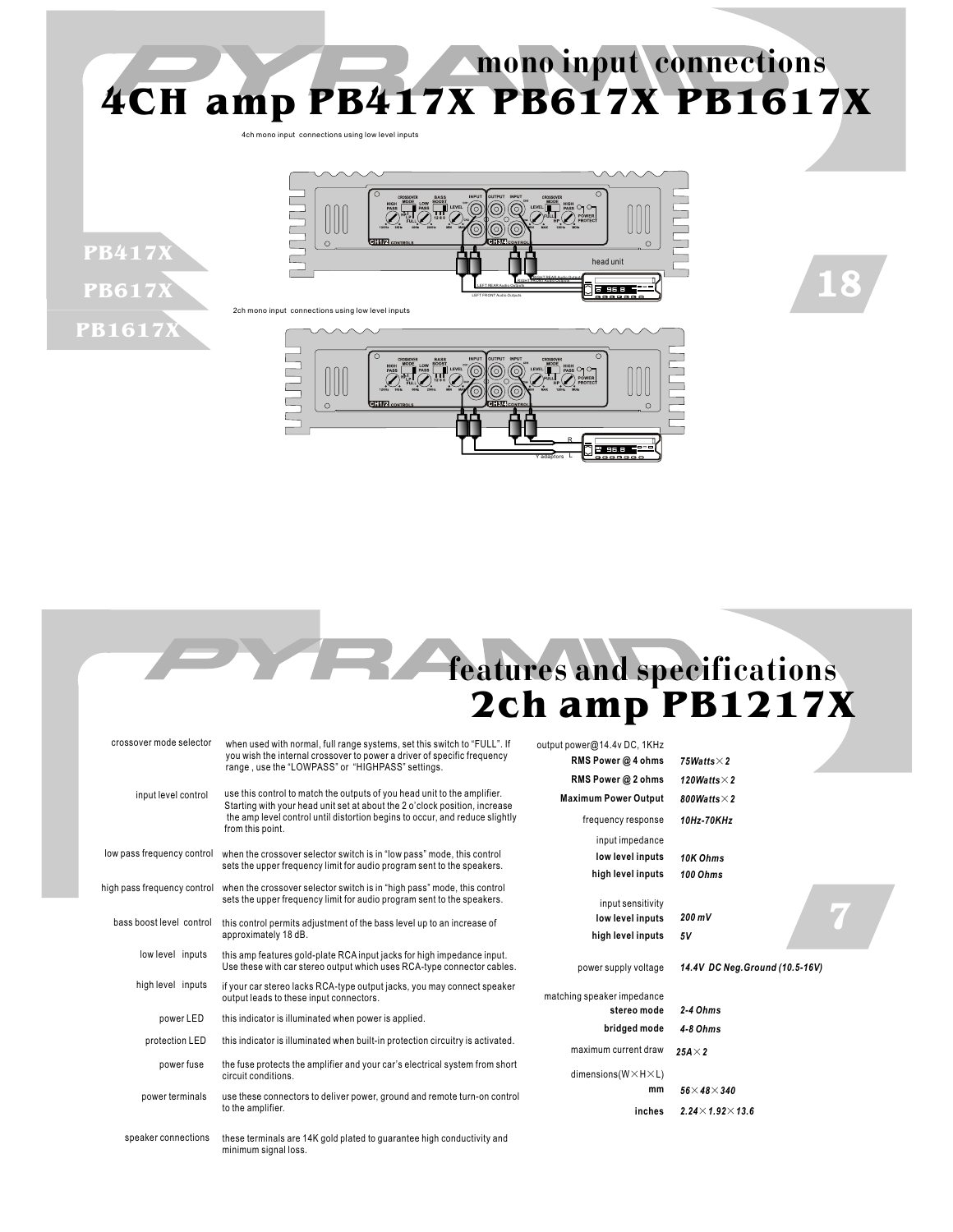

 $CH3 + O - CH4$ 

 $\overline{O}$ 

UUL

 $H1 + Q - CH2$ 

<u>r</u>

٦



4ch input connections using low level inputs

 $\Xi$ 

**PB417X PB617X**



17

2ch input connections using low level inputs **PB1617X**

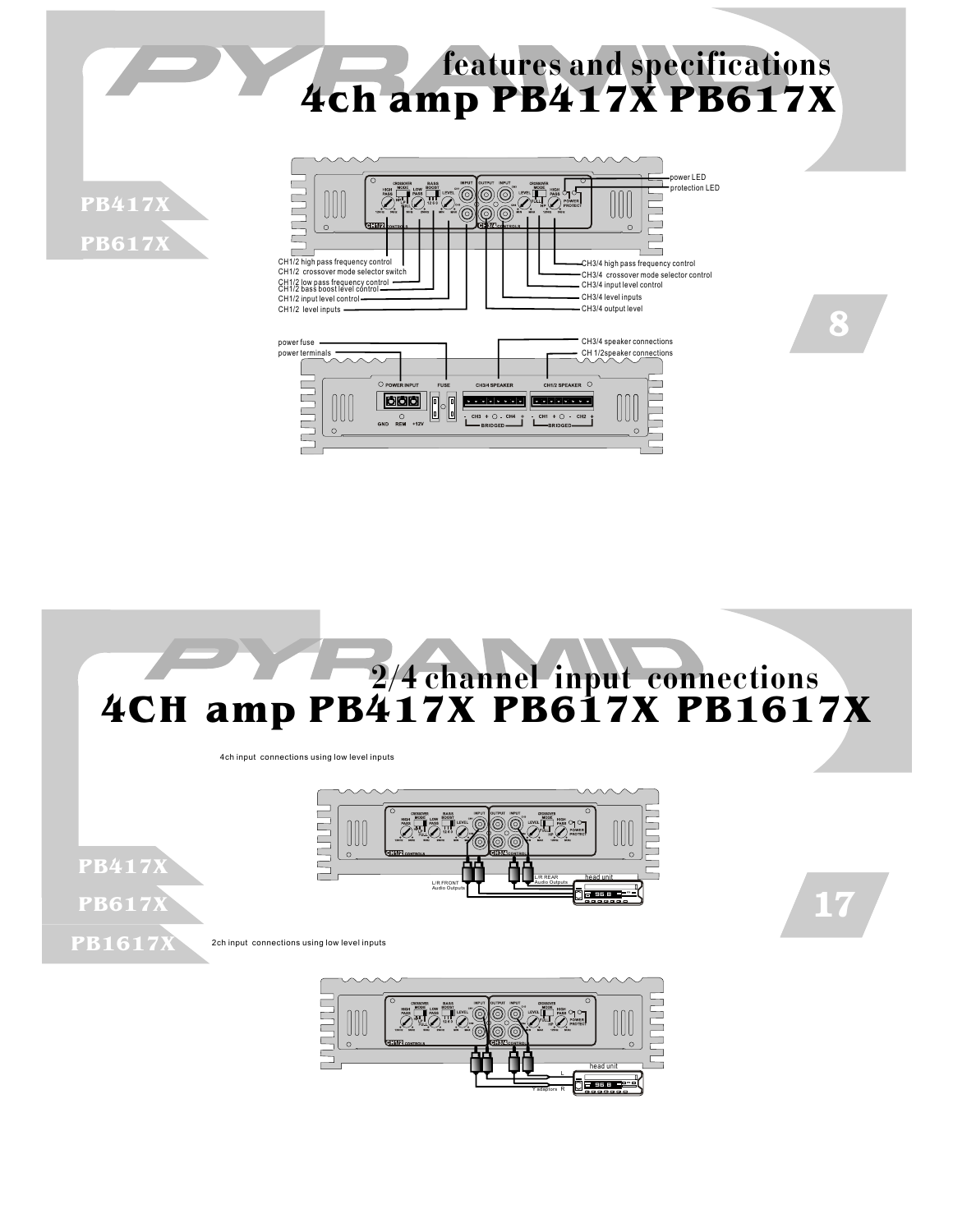

# **features and specifications PB417 X PB617X 4ch amp PB417X PB617X**

|                                |                                                                                                                                                                                                                                                                        |                                                        | <i>d</i> tii in                | 1 DV1 1 11               |  |
|--------------------------------|------------------------------------------------------------------------------------------------------------------------------------------------------------------------------------------------------------------------------------------------------------------------|--------------------------------------------------------|--------------------------------|--------------------------|--|
| dual crossover mode selectors  | when used with normal, full range systems, set this switch to "FULL". If<br>you wish the internal crossover to power a driver of specific frequency<br>range, use the "LOWPASS" or "HIGHPASS" settings.                                                                | output power@14.4v DC, 1KHz<br>RMS Power @ 4 ohms      | 35Watts $\times$ 4             | 50Watts $\times$ 4       |  |
|                                |                                                                                                                                                                                                                                                                        | RMS Power @ 2 ohms                                     | 55Watts $\times$ 4             | 60Watts $\times$ 4       |  |
| dual input level controls      | use this control to match the outputs of you head unit to the amplifier.<br>Starting with your head unit set at about the 2 o'clock position, increase                                                                                                                 | <b>Maximum Power Output</b>                            | 250Watts $\times$ 4            | 400Watts $\times$ 4      |  |
|                                | the amp level control until distortion begins to occur, and reduce slightly<br>from this point.                                                                                                                                                                        | frequency response                                     | $\longrightarrow$ 10Hz-70KHz   |                          |  |
|                                |                                                                                                                                                                                                                                                                        | input impedance                                        |                                |                          |  |
|                                | CH1/2 low pass frequency control when the crossover selector switch is in "low pass" mode, this control<br>sets the upper frequency limit for audio program sent to the speakers.                                                                                      | low level inputs                                       | 10K Ohms                       |                          |  |
|                                |                                                                                                                                                                                                                                                                        | high level inputs                                      | 100 Ohms                       | 0                        |  |
|                                | dual high pass frequency controls when the crossover selector switch is in "high pass" mode, this control<br>sets the upper frequency limit for audio program sent to the speakers.                                                                                    | input sensitivity                                      |                                |                          |  |
| CH1/2 bass boost level control | this control permits adjustment of the bass level up to an increase of<br>approximately 18 dB.                                                                                                                                                                         | low level inputs                                       | $200 \text{ mV}$               |                          |  |
|                                |                                                                                                                                                                                                                                                                        | high level inputs                                      | <b>5V</b>                      |                          |  |
| dual level inputs              | this amp features gold-plate RCA input jacks for high impedance input.<br>Use these with car stereo output which uses RCA-type connector cables.<br>if your car stereo lacks RCA-type output jacks, you may connect speaker<br>output leads to these input connectors. | power supply voltage - 14.4V DC Neg. Ground (10.5-16V) |                                |                          |  |
|                                | level output use it connect to the second amplifier.                                                                                                                                                                                                                   | matching speaker impedance                             |                                |                          |  |
|                                | power LED this indicator is illuminated when power is applied.                                                                                                                                                                                                         | stereo mode                                            | $2-4$ Ohms                     |                          |  |
|                                |                                                                                                                                                                                                                                                                        | bridged mode                                           | $4-8$ Ohms                     |                          |  |
|                                | protection LED this indicator is illuminated when built-in protection circuitry is activated.                                                                                                                                                                          | maximum current draw                                   | $20A \times 2$                 | $25A \times 2$           |  |
|                                | power fuse the fuse protects the amplifier and your car's electrical system from short<br>circuit conditions.                                                                                                                                                          | dimensions( $W \times H \times L$ )                    |                                |                          |  |
|                                | power terminals use these connectors to deliver power, ground and remote turn-on control<br>to the amplifier.                                                                                                                                                          | mm                                                     | $56\times48\times300$          | $56\times48\times340$    |  |
|                                |                                                                                                                                                                                                                                                                        | inches                                                 | $2.24 \times 1.92 \times 13.6$ | $2.24\times1.92\times12$ |  |
|                                | dual speaker connections these terminals are 14K gold plated to guarantee high conductivity and<br>minimum signal loss.                                                                                                                                                |                                                        |                                |                          |  |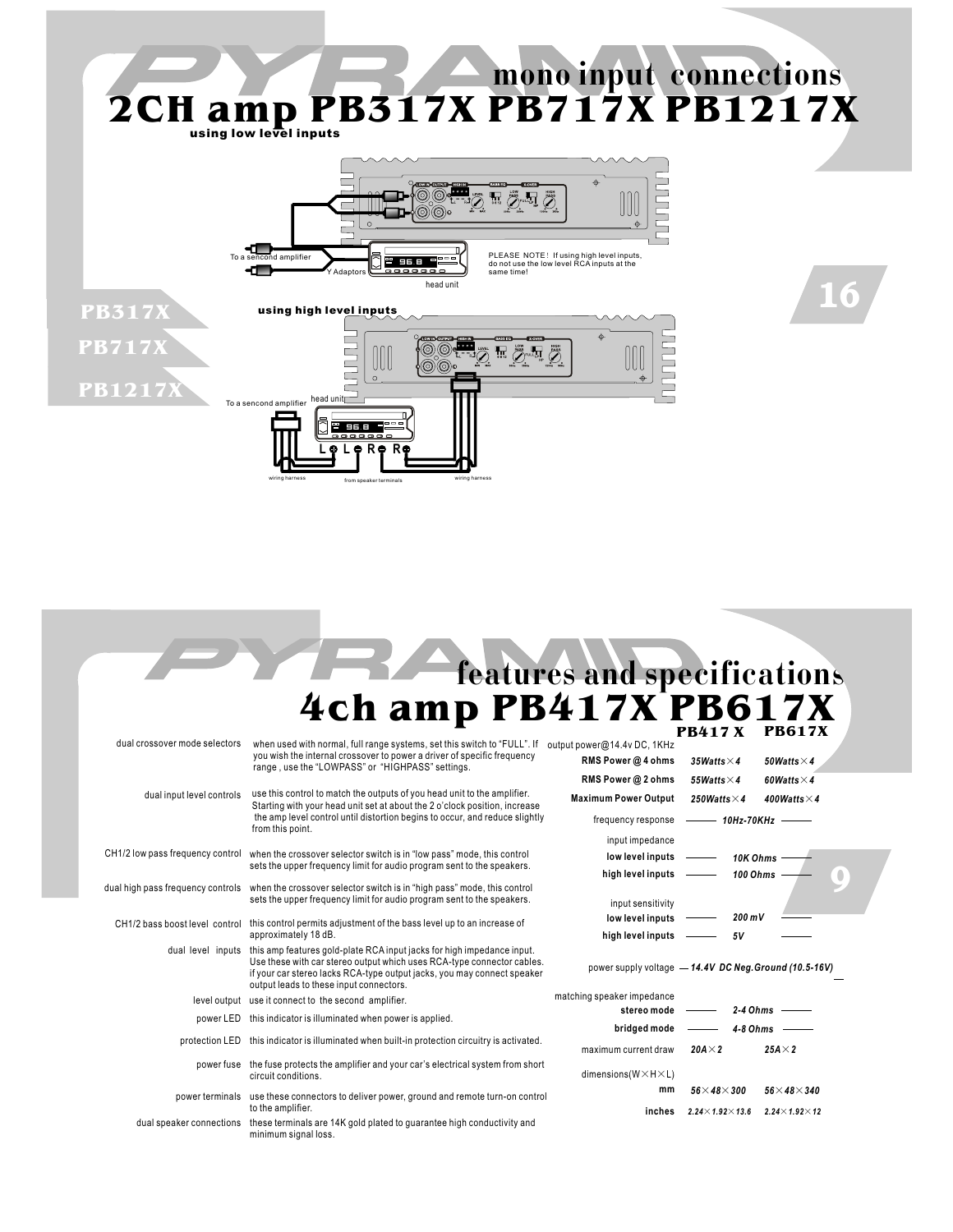



**R R L L**

from speaker terminals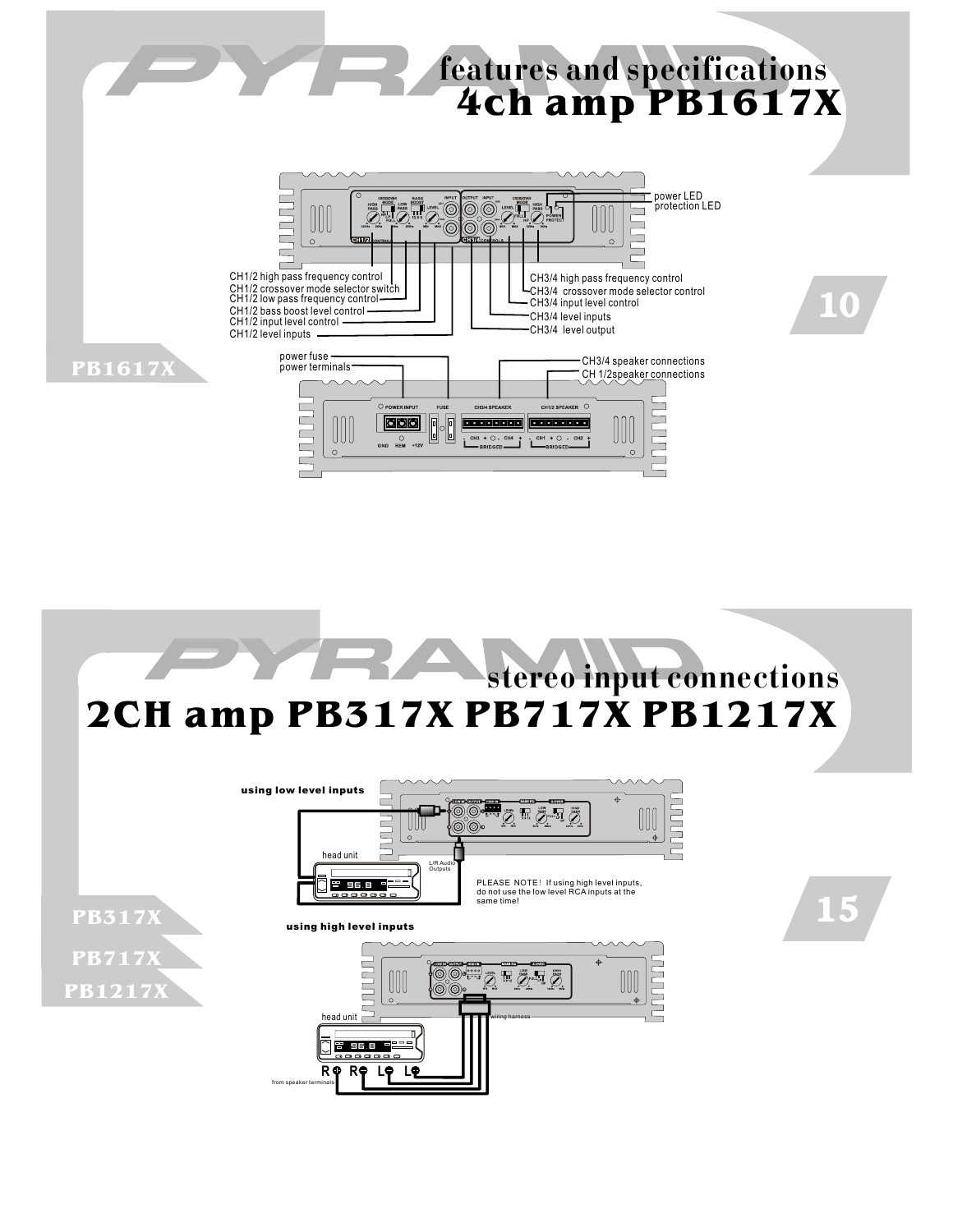# **4ch amp PB417X PB617X PB1617X electrical connections**



**PB417X**

**PB617X**

**PB1617X**

# **features and specifications 4ch amp PB1617X**

14

| dual crossover mode selectors     | when used with normal, full range systems, set this switch to "FULL". If<br>you wish the internal crossover to power a driver of specific frequency                                                                                                                    | output power@14.4v DC, 1KHz          |                                 |
|-----------------------------------|------------------------------------------------------------------------------------------------------------------------------------------------------------------------------------------------------------------------------------------------------------------------|--------------------------------------|---------------------------------|
|                                   | range, use the "LOWPASS" or "HIGHPASS" settings.                                                                                                                                                                                                                       | RMS Power @ 4 ohms                   | 75Watts $\times$ 4              |
|                                   |                                                                                                                                                                                                                                                                        | RMS Power @ 2 ohms                   | 120Watts $\times$ 4             |
| dual input level controls         | use this control to match the outputs of you head unit to the amplifier.<br>Starting with your head unit set at about the 2 o'clock position, increase                                                                                                                 | <b>Maximum Power Output</b>          | 500Watts $\times$ 4             |
|                                   | the amp level control until distortion begins to occur, and reduce slightly<br>from this point.                                                                                                                                                                        | frequency response                   | 10Hz-70KHz                      |
|                                   |                                                                                                                                                                                                                                                                        | input impedance                      |                                 |
| CH1/2 low pass frequency control  | when the crossover selector switch is in "low pass" mode, this control<br>sets the upper frequency limit for audio program sent to the speakers.                                                                                                                       | low level inputs                     | 10K Ohms                        |
|                                   |                                                                                                                                                                                                                                                                        | high level inputs                    | <b>100 Ohms</b>                 |
| dual high pass frequency controls | when the crossover selector switch is in "high pass" mode, this control<br>sets the upper frequency limit for audio program sent to the speakers.                                                                                                                      | input sensitivity                    |                                 |
| CH1/2 bass boost level control    | this control permits adjustment of the bass level up to an increase of<br>approximately 18 dB.                                                                                                                                                                         | low level inputs                     | $200 \text{ mV}$                |
|                                   |                                                                                                                                                                                                                                                                        | high level inputs                    | 5V                              |
| dual level inputs                 | this amp features gold-plate RCA input jacks for high impedance input.<br>Use these with car stereo output which uses RCA-type connector cables.<br>if your car stereo lacks RCA-type output jacks, you may connect speaker<br>output leads to these input connectors. | power supply voltage                 | 14.4V DC Neg. Ground (10.5-16V) |
| level output                      | use this control to match the speakers of the head unit to the amplifier.                                                                                                                                                                                              | matching speaker impedance           |                                 |
| power LED                         | this indicator is illuminated when power is applied.                                                                                                                                                                                                                   | stereo mode                          | $2-4$ Ohms                      |
|                                   |                                                                                                                                                                                                                                                                        | bridged mode                         | $4-8$ Ohms                      |
| protection LED                    | this indicator is illuminated when built-in protection circuitry is activated.                                                                                                                                                                                         | maximum current draw                 | $30A \times 2$                  |
| power fuse                        | the fuse protects the amplifier and your car's electrical system from short<br>circuit conditions.                                                                                                                                                                     | dimensions ( $W \times H \times L$ ) |                                 |
| power terminals                   | use these connectors to deliver power, ground and remote turn-on control                                                                                                                                                                                               | mm                                   | $56\times$ 48 $\times$ 380      |
|                                   | to the amplifier.                                                                                                                                                                                                                                                      | inches                               | $2.24 \times 1.92 \times 15.2$  |
| dual speaker connections          | these terminals are 14K gold plated to guarantee high conductivity and<br>minimum signal loss.                                                                                                                                                                         |                                      |                                 |